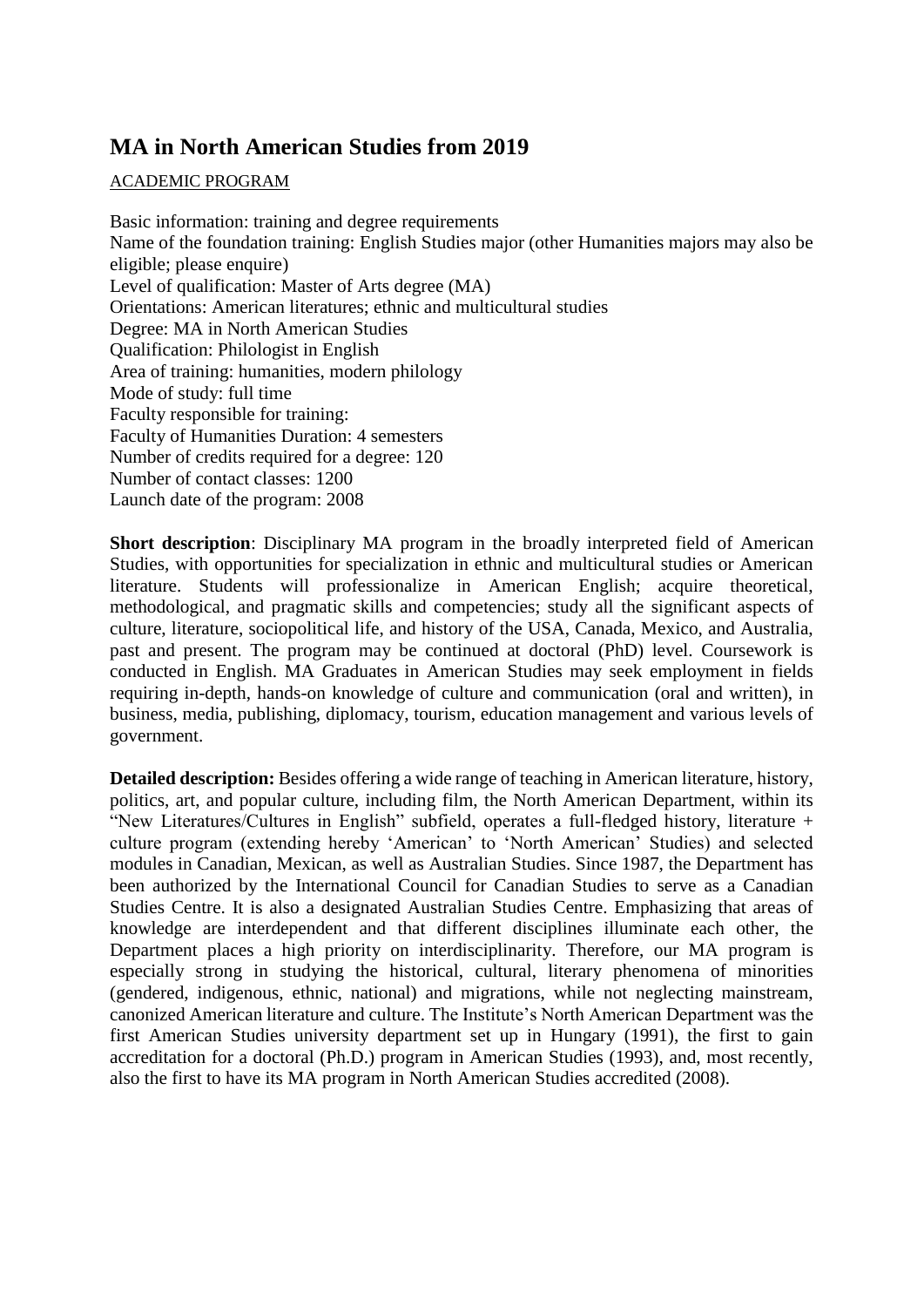# **PROGRAM SCHEDULE**

### **Foundation courses (17 credits)**

| Code                 | Course                                 | Hours |      | Require   Credits   Prerequisite | Semester |
|----------------------|----------------------------------------|-------|------|----------------------------------|----------|
|                      |                                        |       |      |                                  |          |
|                      |                                        |       | ment |                                  |          |
| <b>BTAN3023MA-K3</b> | American Literary Culture 1            |       | exam | $-$                              |          |
| <b>BTAN3024MA-K3</b> | American History and Political Culture |       | exam | $-$                              |          |
| BTAN3029MA           | American Culture through Language      |       | sem  | $-$                              |          |
| BTAN3030MA           | Literary and Cultural Theory           |       | sem  | $-$                              | 1.       |
| <b>BTAN3025MA-K3</b> | American Literary Culture 2            |       | exam | $ -$                             |          |

# **Core modules (15 credits)**

| Code          | Course                                                              | Hours | Requir |   | Credits Prerequisite | Semester |
|---------------|---------------------------------------------------------------------|-------|--------|---|----------------------|----------|
|               |                                                                     |       | $e-$   |   |                      |          |
|               |                                                                     |       | ment   |   |                      |          |
| BTAN3026MA-K5 | Introduction to the Profession of American<br>Studies               |       | sem    |   | $ -$                 |          |
| BTAN3027MA    | American Popular Culture                                            |       | sem    | J | $- -$                |          |
| BTAN3028MA    | North American History and Political Culture in<br>the 20th century |       | exam   | C | $ -$                 | ٠.       |

# **Disciplinary courses (58 credits)**

| Code       | Course                                                        | Hours          | Requir | Credits | Prerequisite             | Semester   |
|------------|---------------------------------------------------------------|----------------|--------|---------|--------------------------|------------|
|            |                                                               |                | $e-$   |         |                          |            |
|            |                                                               |                | ment   |         |                          |            |
| BTAN3008MA | Topics in North American Cultural History                     | 2              | sem    | 5       | $-$                      | $(2-4)$    |
| BTAN3009MA | Topics in North American Criticism/Literary<br>Form           | $\overline{2}$ | sem    | 5       | $-$                      | $(2-4)$    |
| BTAN3010MA | Topics in North American History                              | $\overline{2}$ | sem    | 5       | $-$                      | $(2-4)$    |
| BTAN3011MA | Topics in North American Art, Visual and<br>Popular Culture   | $\overline{c}$ | sem    | 5       | $- -$                    | $(2-4)$    |
| BTAN3012MA | Topics in North American Political Culture                    | 2              | sem    | 5       | $-$                      | $(2-4)$ 3. |
| BTAN3013MA | Topics in North American Literature before 1900               | $\overline{2}$ | sem    | 5       | $-$                      | $(2-4)$ 3. |
| BTAN3014MA | Topics in North American Literature after 1900                | $\overline{2}$ | sem    | 5       | $- -$                    | $(2-4)$ 3. |
| BTAN3015MA | Regionalism in North American Culture and<br>Literature       | $\overline{2}$ | sem    | 5       | $- -$                    | $(2-4)$ 4. |
| BTAN3016MA | Ethnic and Multicultural Contributions to North<br>America    | $\overline{2}$ | sem    | 5       |                          | $(2-4)$ 4. |
| BTAN3017MA | Aspects of Gender in North American Culture<br>and Literature | $\overline{2}$ | sem    | 5       | $\overline{a}$           | $(2-4)$ 4. |
| BTAN3018MA | New Literatures/Cultures in English                           | 2              | sem    | 5       | $-$                      | $(2-4)$ 4. |
| BTAN3031MA | Mentoring, Volunteering, Organizing Skills                    | $\overline{2}$ | sem    | 3       | $\overline{\phantom{m}}$ | $(2-4)$ 4. |